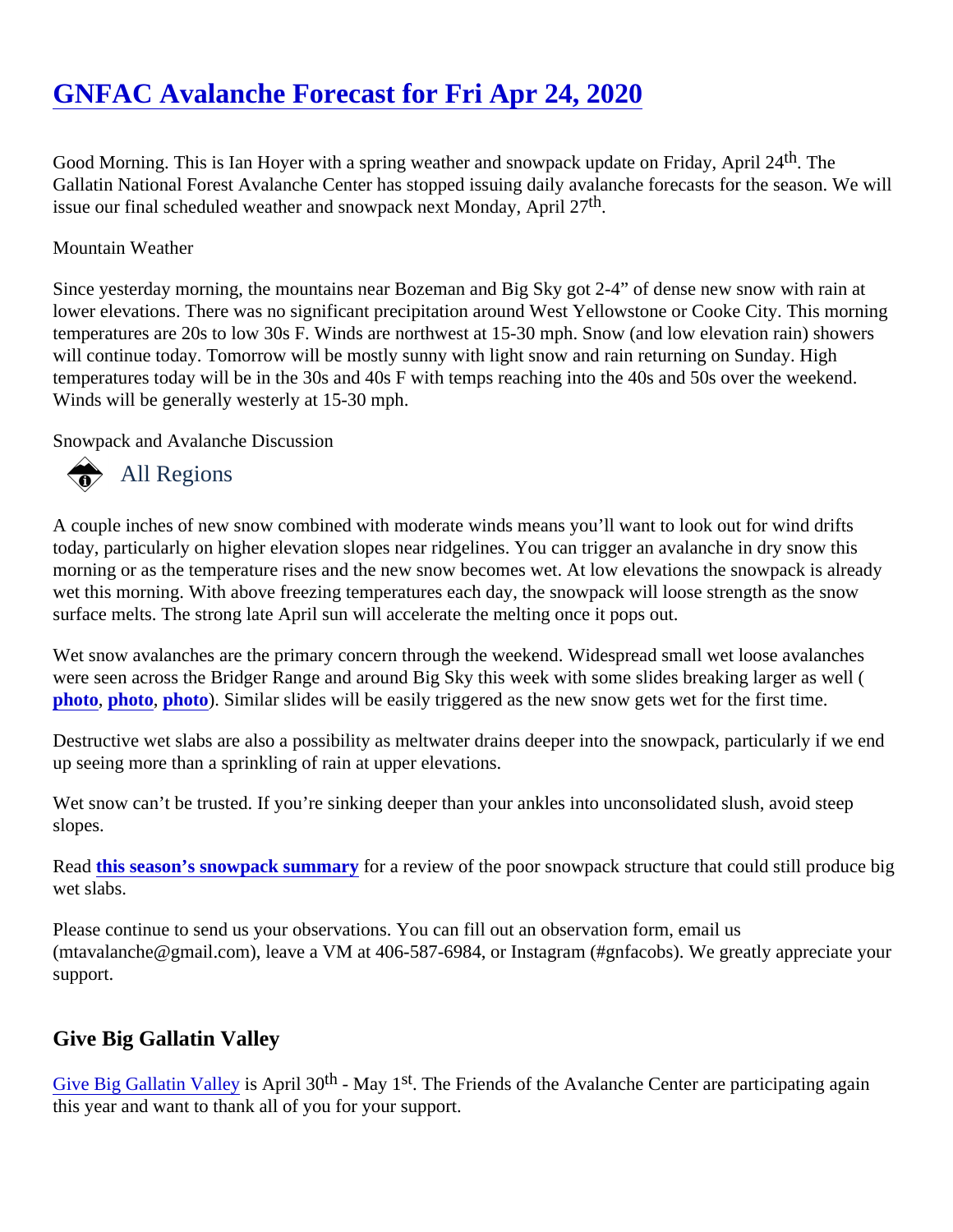## Closures and Stay-At-Home Order

A [Stay at Home order](https://covid19.mt.gov/Portals/223/Documents/Stay at Home Directive.pdf?ver=2020-03-26-173332-177) is still in effect until Sunday for the State of Montana due to COVID-19. This order specifically discourages "outdoor recreation activities that pose enhanced risks of injury or could otherwise stress the ability of local first responders to address the COVID-19 emergency (e.g., backcountry skiing in a manner inconsistent with avalanche recommendations or in closed terrain)".

Bridger Bowlis closed and advises against uphill travel which could place first responders at risk. Backcountry conditions exist. There is no avalanche control or ski patrol rescue. Please do not loiter or congregate in the parking lots.

Park County is requesting anyone who is not a permanent resident or provider of essential service to avoid tra to Cooke City/ Silvergate. This includes both single day and overnight visitors.

Hyalite Canyon is closed to vehicle traffic and will reopen on May<sup>th</sup> This is the regular spring use closure.

## GENERAL SPRING SNOWPACK AND TRAVEL ADVICE

Spring weather can be highly variable and create a mix of avalanche problems to watch out for. Snow conditions an[d stability](https://www.mtavalanche.com/taxonomy/term/309) can change drastically from day to day or hour to hour. Anticipate rapid change and plan accordingly. Abundant snowfall over the winter with more spring snow to come makes avalanches possible in summer.

### NEW SNOW AND WIND LOADED SLOPES

Spring storms are notorious for depositing heavy amounts of snow in the mountains. Even with a deep and generally stable snowpack throughout the advisory area, heavy and rapid loads of new snow will decrease [stability.](https://www.mtavalanche.com/taxonomy/term/309) The main problems to look out for are avalanches breaking within the new snow, wind slabs, and loo snow avalanches. The likelihood of triggering an avalanche spikes during and immediately after snowstorms. New snow instabilities tend to stabilize quickly, but it's a good idea to give new snow a day to adjust before hitting big terrain. New snow instabilities can be difficult to assess, and spring storms bond to old snow differently across aspects and elevations. Conservative terrain selection is essential during and immediately following storms. Wind loaded slopes and slopes steeper than 35 degrees should be avoided for 24-48 hours new snow and wind.

New snow can quickly change from dry to wet on a spring day stability can decrease rapidly with above freezing temperatures or brief sunshine. New snow may bond well early in the morning, and then the [slide](https://www.mtavalanche.com/taxonomy/term/305) later. Wet loose slides are likely during the first above freezing temperatures or sunshine immediately after a storm. Anticipate changes in snow ability as you change spector elevation, and over the course of the day. An early start is always an advantage. Be ready to change plans or move to safer terrain at the first signs of decreasing tability.

### WET SNOW AVALANCHES

see:

Spring and wet snow avalanches go hand-in-hand. Above freezing temperatures, rain, and/or intense sunshir cause the snow to become wet and weak, and make wet avalanches reasy to release naturally. Conditions tend to become most unstable when temperatures stay above freezing for multiple days and night a row. Avoid steep terrain, and be aware of potential for natural wet avalanches in steep terrain above you, if